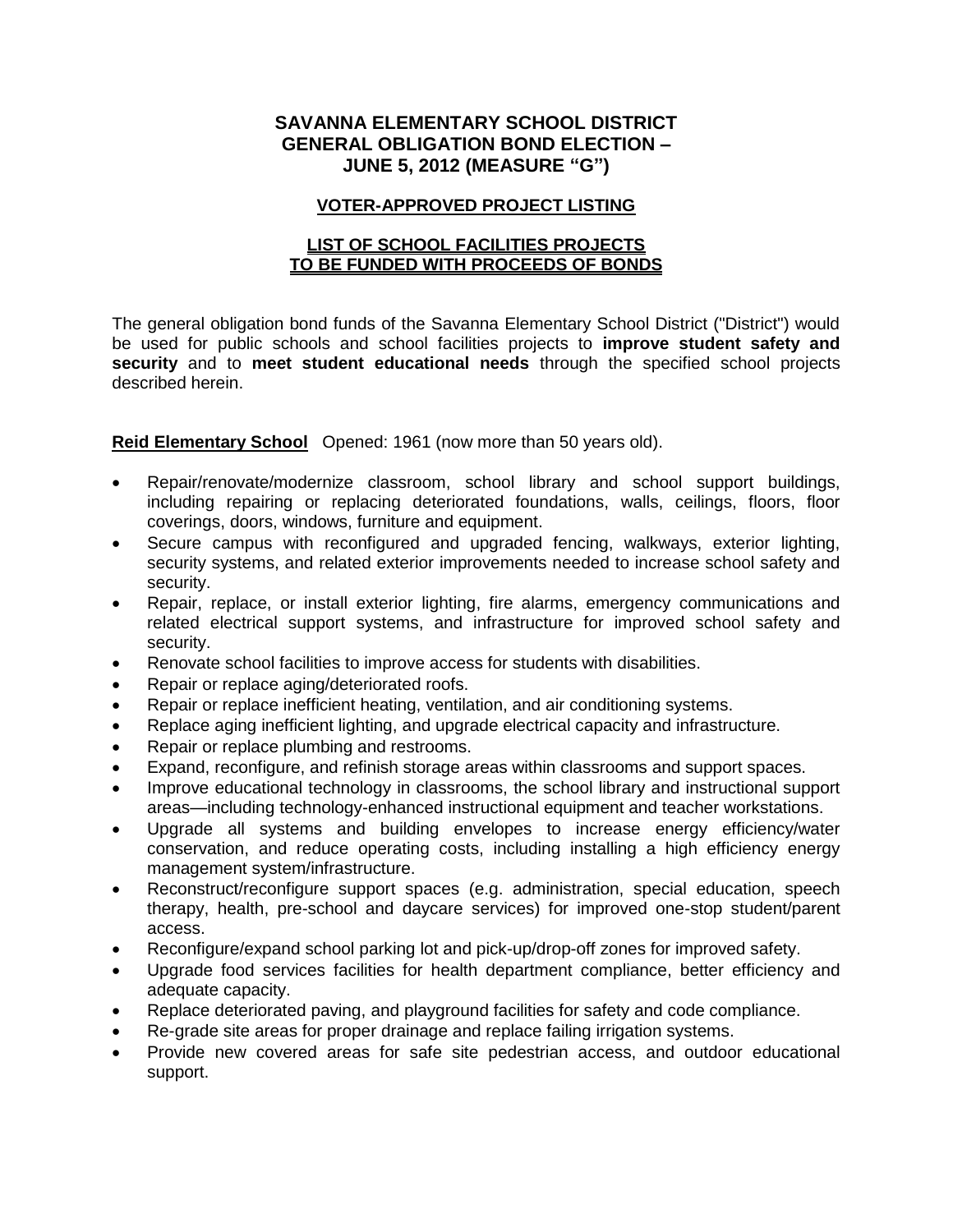# **Holder Elementary School** Opened: 1962 (now 50 years old).

- Secure campus with reconfigured and upgraded fencing, walkways, exterior lighting, security systems, and related exterior improvements needed to increase school safety and security.
- Provide upgraded electrical safety systems, fire alarms, and security systems.
- Repair/renovate/modernize classroom, school library and school buildings, including repairing or replacing deteriorated foundations, walls, ceilings, floors, floor coverings, storage areas, doors, windows, furniture and equipment.
- Renovate school facilities to improve access for students with disabilities.
- Repair or replace aging/deteriorated roofs, and inefficient heating, ventilation, and air conditioning systems.
- Repair or replace plumbing and restrooms.
- Improve educational technology in classrooms, the school library and instructional support areas—including technology-enhanced instructional equipment and teacher workstations.
- Upgrade aging/outdated phone, data and school communications systems.
- Improve electrical capacity and infrastructure, including inefficient lighting replacement, and installation of high efficiency energy management system/infrastructure.
- Upgrade all systems, buildings, and site features to increase energy efficiency and water conservation, and reduce operating costs.
- Reconstruct/reconfigure support spaces (e.g. administration, special education, speech therapy, health services) for improved one-stop student/parent access.
- Reconfigure/expand school parking lot and pick-up/drop-off zones for improved safety.
- Upgrade food services facilities for health department compliance, better efficiency and adequate capacity.
- Replace deteriorated paving, and playground facilities for safety and code compliance.
- Re-grade site areas for proper drainage and replace failing irrigation systems.
- Provide new covered areas for safe site pedestrian access and outdoor educational support.
- Restore site and utilities following removal of interim housing facilities.

#### **Cerritos Elementary School** Opened: 1961 (now more than 50 years old)

- Repair, replace, or install fire alarms, security, exterior lighting, and emergency communications systems equipment and infrastructure for improved school safety.
- Repair/renovate/modernize classroom, school library and school buildings—including repairing/replacing deteriorated foundations, walls, ceilings, floors, floor coverings, storage areas, windows, doors, furniture and equipment.
- Renovate school facilities to improve access for students with disabilities.
- Upgrade perimeter fencing, building exteriors, walkways, grounds, and exterior structures for improved campus security and safety and maintenance efficiency.
- Repair or replace aging/deteriorated roofs.
- Repair or replace aging/deteriorated plumbing and restrooms.
- Upgrade electrical capacity and infrastructure for safety and expanded technology use.
- Upgrade inefficient lighting and heating, ventilation, and air conditioning systems.
- Install a high efficiency building/site management system infrastructure to increase energyefficiency and water conservation, and reduce operating costs
- Improve educational technology in classrooms, the school library and instructional support areas—including technology-enhanced instructional equipment and teacher work stations
- Reconfigure/expand school parking lot and pick-up/drop-off zones for improved safety.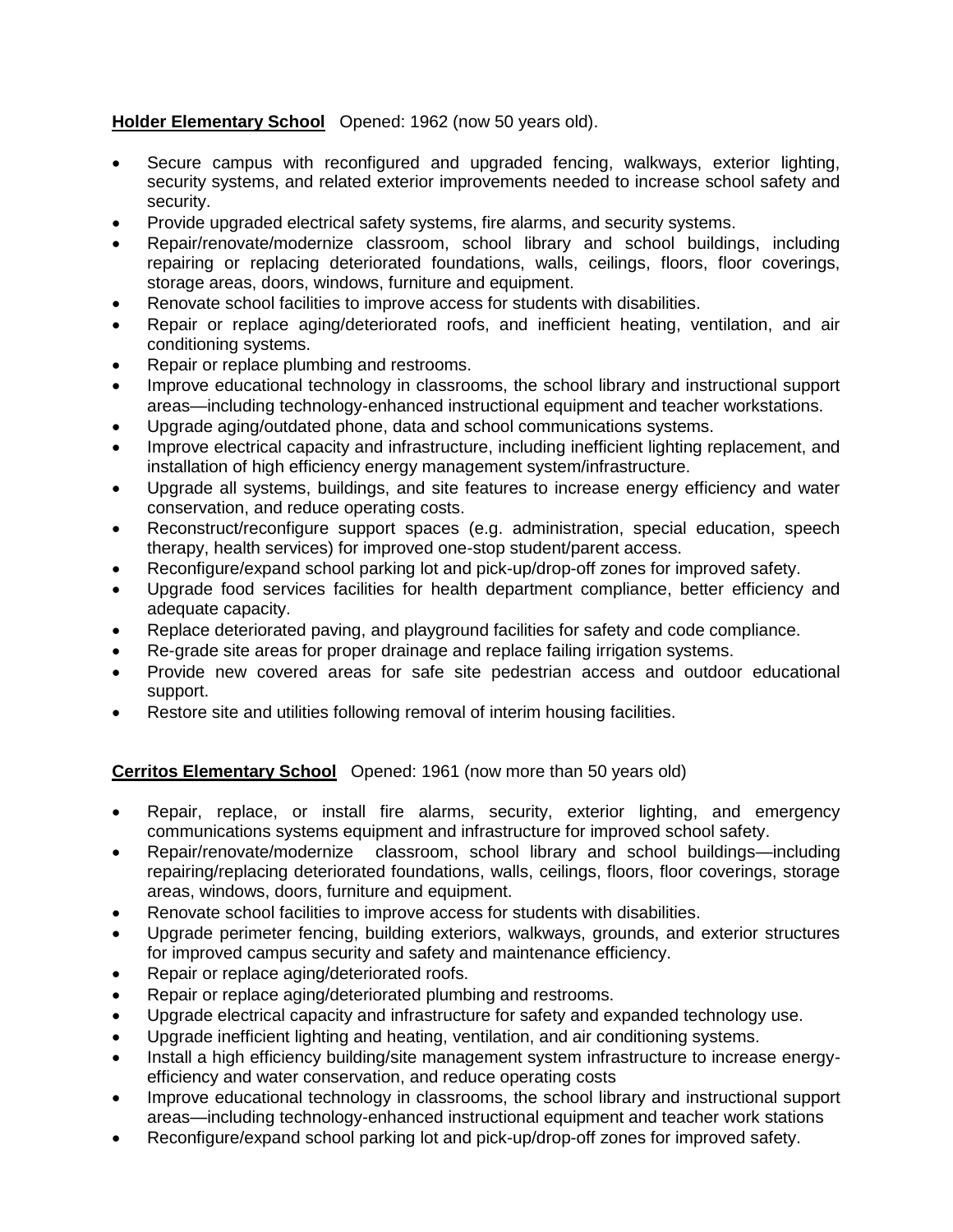- Reconstruct/reconfigure support spaces (e.g. administration, special education, speech therapy, health services, pre-school, and daycare) for improved one-stop student/parent access.
- Upgrade food services facilities for health department compliance, better efficiency and adequate capacity.
- Replace deteriorated paving, and playground facilities for safety and code compliance.
- Re-grade site areas for proper drainage, and replace failing irrigation systems.
- Provide new covered areas for safe site pedestrian access and outdoor educational support.

**Hansen Elementary School** Opened: 1958 (now more than 50 years old)

- Repair, replace, or install communication, emergency alarm, and related safety systems and infrastructure for improved school safety and security.
- Repair/renovate/modernize classroom, school library and school buildings, including repairing or replacing deteriorated foundations, walls, ceilings, floors, floor coverings, storage areas, doors, windows, furniture and equipment.
- Renovate school facilities to improve access for students with disabilities.
- Upgrade perimeter fencing, exterior lighting, walkways, grounds, and exterior structures for improved safety and security and maintenance efficiency.
- Repair or replace aging/deteriorated plumbing and restrooms.
- Repair or replace inefficient heating, ventilation, and air conditioning systems.
- Repair or replace aging/deteriorated roofs.
- Upgrade electrical capacity infrastructure, including all inefficient lighting.
- Replace aging/deteriorated windows, doors, and hardware.
- Improve educational technology in classrooms, the school library and instructional support areas—including technology-enhanced instructional equipment and teacher workstations.
- Upgrade systems and building to reduce operating costs and increase energy efficiency and water conservation, including installing a high efficiency energy management system/infrastructure.
- Reconfigure/expand school parking lot and pick-up/drop-off zones for improved safety.
- Reconstruct/reconfigure support spaces (e.g. administration, special education, speech therapy, health services, pre-school and daycare) for improved one-stop student/parent access.
- Upgrade food services facilities for health department compliance, better efficiency and adequate capacity.
- Replace deteriorated paving, and playground facilities for safety and code compliance.
- Re-grade site areas for proper drainage and replace failing irrigation systems.
- Provide new covered areas for safe site pedestrian access and outdoor educational support.

#### **ALL DISTRICT SCHOOL SITES WHERE RENOVATION, MAJOR REPAIRS AND/OR NEW CONSTRUCTION TO BE UNDERTAKEN:**

- Remove and mitigate hazardous materials (asbestos, lead, PCB, mold, mildew, etc.) where necessary.
- Address unforeseen conditions revealed by construction/modernization such as plumbing, or gas line breaks, dry rot, termite damage, and/or seismic structural repairs.
- Improve schools as required to comply with existing building codes and state/federal requirements, including access requirements of the Americans with Disabilities Act.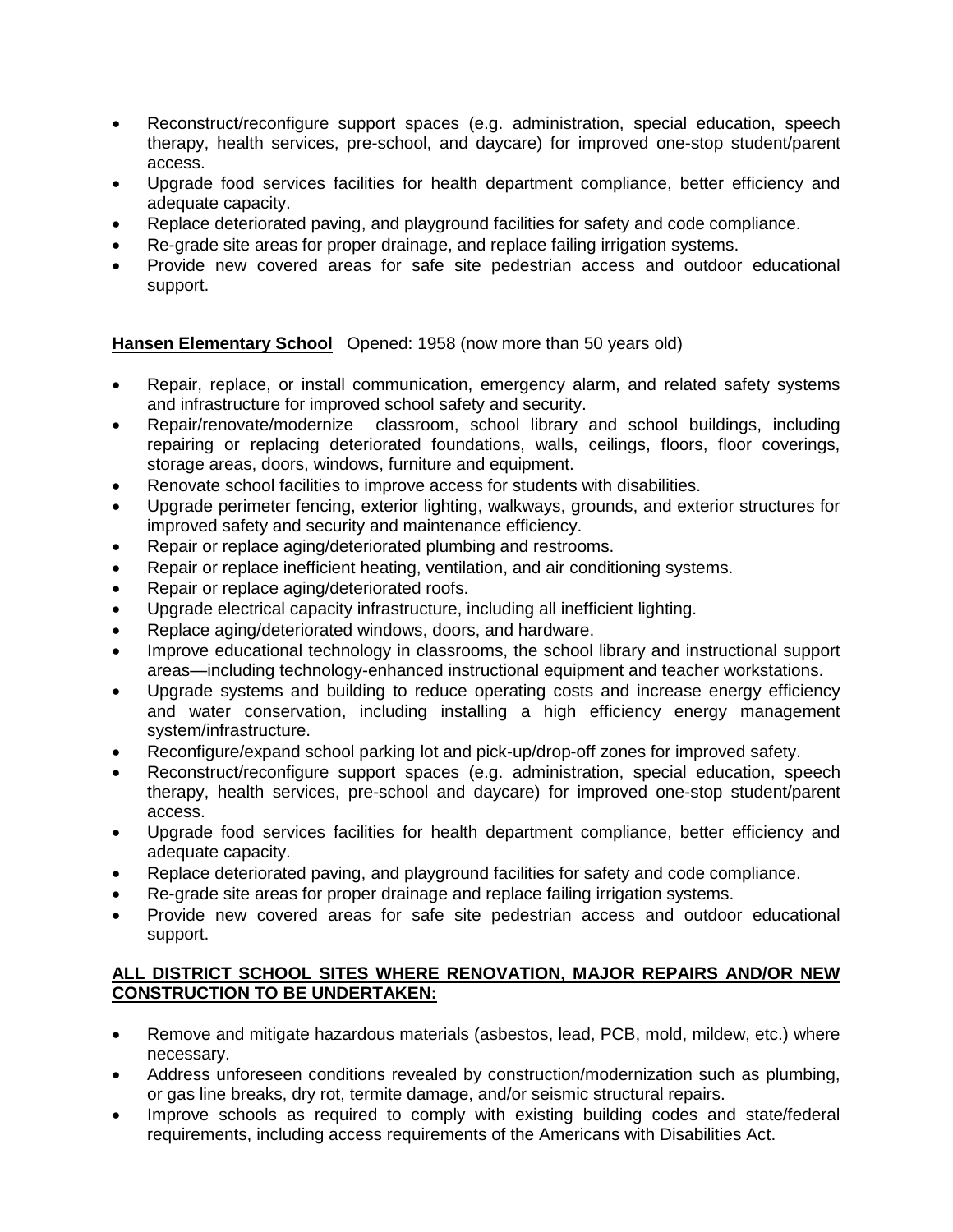- Provide adequate furniture and equipment for all classrooms, and spaces to be newly constructed or reconstructed, including up to date/modern classroom learning technology and software, computer and science equipment and book storage.
- Acquisition of any of the facilities on the Project List through temporary lease or leasepurchase arrangements, or execute purchase option under lease for any of these authorized facilities.
- Necessary site preparation/restoration in connection with renovation or remodeling, including ingress and egress, removing, replacing, or installing irrigation, utility lines, trees and landscaping, relocating fire access roads, and acquiring any necessary easements, licenses, or rights of way to property.
- If the Board of Trustees determines that replacement is more economical than rehabilitation or renovation of existing classrooms/school facilities, in those particular cases replacement/new construction will be explored/pursued.
- Provide temporary (interim) classrooms and other school facilities as needed to accommodate students and school functions displaced during construction, including, but not limited to, relocation costs. This includes the costs to remove such facilities when no longer needed and the costs to restore the site and utility systems after removal.

### **DISTRICT WIDE:**

 Upgrade or replace District-wide server and related technology equipment, software, and infrastructure.

#### **Project Costs for Furnishings and Equipment**

Project Costs for furnishings and equipment for some or all of the within-identified District campuses may include, but are not limited to, some or all of the following: security, safety and communication systems and equipment, desks and tables; window and floor coverings (including tiles and carpeting); computers and computer systems and software, media recording and presentation equipment, including, but not limited to, audio systems, kitchen equipment, improvements and furnishings; science laboratory equipment; and/or other electronic equipment and systems.

Project costs for the above-referenced projects may include installation costs, engineering and design costs, project management/construction management costs, warranty costs, Master facilities planning, state or local costs or expenses involving design, planning, site and facilities development costs and charges, environmental review(s) and proceedings, necessary supporting infrastructure costs, relocation costs and expenses, necessary contingency plans and related costs construction and completion of the aforementioned facilities projects, direct legal costs and related costs. Project costs may also include the payment or prepayment of existing or future lease payments and/or interim financing costs for lease of authorized facilities, property or buildings, prepayment of lease obligations for facilities purposes (including temporary classroom facilities) and payment of costs and expenses for interim financing of authorized facilities (including, but not limited to, financing delivery costs). Proceeds of the bonds may be used to pay or reimburse the District for the cost of District staff when performing work on, or necessary and incidental to, bond projects. Allowable project costs also include: costs of issuing the bonds or other securities (as authorized under California law), informational distribution costs and election costs authorized under State law. Funding for these projects may come from this bond measure or other District resources as the school facilities needs arise.